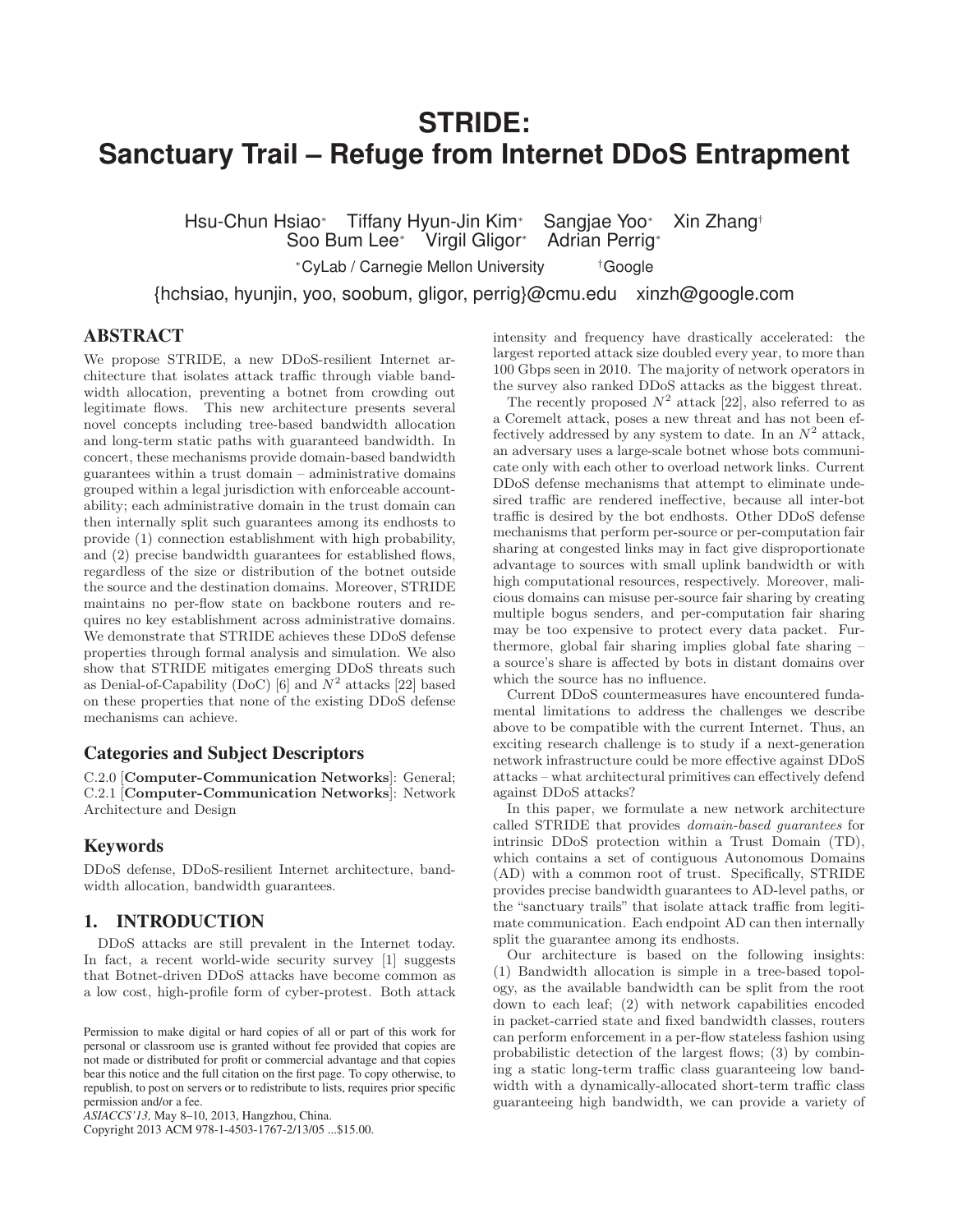

Figure 1: Trust domain (TD) example. Each node represents an AD, and the five black nodes represent the tier-1 ADs that constitute the TDCs. Each square corresponds to the node's path information.

guarantees to both privately communicating endhosts and public servers.

We leverage the SCION next-generation Internet architecture [31] to perform the tree-based bandwidth allocation: paths are created and available bandwidth is allocated as paths branch out like trees from the network core. The packet-carried forwarding state of SCION also provides us with a natural way to encode network capabilities [4, 26].

Note that existing schemes for bandwidth reservation (e.g., RSVP [8]) or Quality of Service are insufficient to guarantee timely end-to-end data delivery in the presence of DDoS adversaries for several reasons: (1) their reservation requests are unprotected against DDoS attacks, and (2) they lack lower-bound guarantees for reservable bandwidth. In contrast, STRIDE provides domain-based guarantees, achieving previously unachievable DDoS defense properties for communication within a TD; many of the properties also translate for communication between TDs.

STRIDE provably guarantees connection setup for private communication, bounds the waiting time for accessing public services, and provides precise bandwidth guarantees for established flows, all achieved regardless of the size or distribution of the botnet outside the source and destination ADs. These guarantees enable STRIDE to mitigate emerging threats such as the Denial-of-Capability (DoC) and  $N^2$ attacks. Furthermore, STRIDE does not require backbone routers to keep per-flow state.

### **2. BACKGROUND: SCION**

In this section, we review the SCION network architecture [31] that STRIDE leverages for DDoS resilience. Among new Internet architecture proposals [27,31], we base our design on SCION because its notion of Trust Domain (TD) and secure top-down topology discovery enable treebased bandwidth allocation within a uniform legal environment, whereby bandwidth guarantees and attack isolation can be enforced. Note that although SCION enables natural isolation of attack traffic from untrusted entities, it is still vulnerable to DDoS threats within a TD; in contrast, STRIDE seeks to provide domain-based bandwidth guarantees for intra-TD communication.

We consider an Internet topology at the Autonomous Domain (AD) level. In this topology, nodes represent ADs, each of which has several gateway routers (or interfaces) connecting it to neighboring ADs. Endpoint ADs provide Internet access to endhosts.

## **2.1 Trust Domains**

SCION divides ADs on the Internet into several trust domains (TDs), where a TD is defined as "a set of ADs that agree on a coherent root of trust and have mutual accountability and enforceability for route computation under a common regulatory framework" [31]. Each TD contains a TD Core (TDC) consisting of the tier-1 ISPs that manage the TD. The primary advantage of such a trust domain division is that it avoids having a single root of trust for the entire Internet, which is difficult to unanimously agree on in practice. For ease of presentation, we will focus on operations within one TD unless we mention otherwise explicitly. Figure 1 illustrates these concepts.

### **2.2 Secure Top-Down Topology Discovery**

For finding routing paths in SCION, the TDC periodically broadcasts Path Construction Beacons (PCB), which establish half-paths back to the TDC as they are disseminated throughout the network in a top-down manner (i.e., from the TDC to endpoint ADs). End-to-end communication paths are established by combining the source's and destination's half-paths.

PCBs are constructed as follows. The TDC initiates PCBs which contain *one-hop* paths starting from the core to its adjacent customer ADs with their expiration times. Upon receiving a PCB, an intermediate AD updates the PCB for each of its downstream ADs (e.g., customers and peers) with the authenticated local topology: the  $i^{th}$  intermediate AD  $(AD<sub>i</sub>)$  appends to the PCB the local path information, ingress and egress interfaces  $I_i$ , for a particular downstream AD  $(AD_{i+1})$  followed by an opaque field  $O_i$ , which encodes the forwarding decision as ingress/egress points at  $AD_i$ .

$$
I_i = ingress_i||egress_i||AD_{i+1},
$$
  
\n
$$
O_i = \text{MAC}_{K_i}(I_i||O_{i-1}),
$$
\n(1)

where  $ingress<sub>i</sub>$  and  $egress<sub>i</sub>$  stand for the ingress and egress interfaces of  $AD_i$ .  $O_i$  is computed using a secret key  $K_i$ known only to  $AD_i$  to protect the integrity of the routing information. Also,  $AD_i$  digitally signs PCBs to prevent fake route injection. Note that PCBs in SCION do not announce bandwidth availability.

 $AD_i$  propagates the updated PCB to the designated downstream AD  $(AD_{i+1})$ . AD<sub>i</sub> repeats this process for other downstream ADs on different paths, and upon receiving PCBs, the downstream ADs learn the path to reach the TDC. PCBs travel along a special control channel which has isolated bandwidth from all data packets and hence is protected from data-plane DDoS attacks.

For each received PCB, an endpoint AD learns a series of interfaces and opaque fields as an unforgeable path token that represents the forwarding decisions of the corresponding path. To send packets on the path, the sender embeds in the packet header the path token, which reminds every intermediate AD of its own routing decision for carrying the packet based on its policy. Hence, no forwarding state at routers is needed.

Among all the half-paths that an endpoint AD learns from PCBs, the endpoint AD selects some as up-paths for reaching the TDC and some as down-paths for receiving packets from the TDC. To form end-to-end paths, the destination AD publishes its down-paths (i.e., the path tokens of these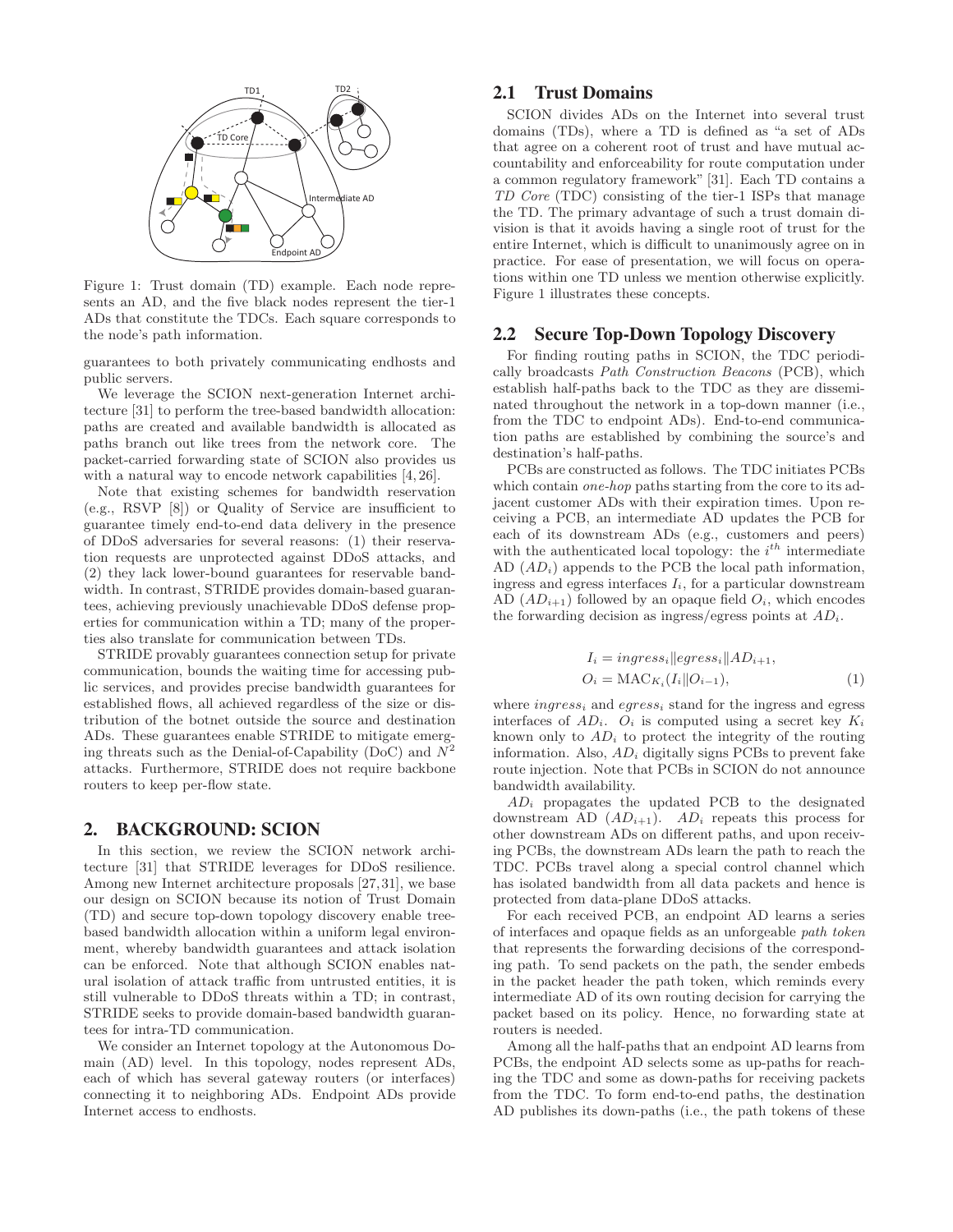down-paths) to the Path Server, which is a DNS-like system, in the TDC. A source AD wishing to communicate with the destination can query the Path Server for the destination's down-paths. An end-to-end path is then constructed by splicing the source's and destination's half-paths.

# **3. THREAT MODEL**

We consider massive Distributed Denial of Service (DDoS) attacks launched by a botnet, which consists of a large number of malware-infected bot endhost machines. In particular, we address two types of DDoS attacks: (1) disabling connection setup in capability-based protocols (DoC attack [6]), and (2) exhausting link bandwidth to crowd out established legitimate connections. In bandwidth exhaustion attacks, we especially focus on the  $N^2$  attack [22], which aims to overload a target ISP's backbone network using a large number of legitimate-looking flows established among colluding bots (hence, any attempt to identify the attack based on the flow's bandwidth would fail). This attack is called an  $N^2$  attack, because the N bots can open  $O(N^2)$  connections among each other.

## **3.1 Desired Properties**

We aim to achieve the following properties for a DDoSresilient network architecture.

Domain-based guarantees within a TD. Precise bandwidth guarantees should be provided to communication between endpoint domains residing in the same TD, and each endpoint domain can internally split the guarantee among its endhosts based on its local policy. A domain that intends to achieve highly available communication could identify malicious bots and remove them to provide better guarantees to legitimate endhosts. Domain-based guarantees ensure that the effect of attacks is confined to infested domains, such that the endhosts can establish a bandwidthguaranteed flow with high probability.

Robustness and efficiency. To be resilient to DDoS attacks, network elements require efficient protocols and network devices. This indicates that the architecture should avoid per-flow or per-host state at backbone routers and should avoid expensive operations such as digital signature generation or verification in the fastpath.<sup>1</sup>

Flexible route control. Endpoint ADs should be able to control paths to avoid congestion: a source AD needs to have multiple paths to reach a destination; a destination AD should be able to hide/disclose paths for private/public communication, and change inbound paths to shift traffic.

## **3.2 Assumptions**

In designing a new DDoS resilient Internet architecture, we only make two fundamental assumptions that can be justified using existing security mechanisms.

TDCs support congestion-free communication. Since the TDC topology is small and relatively fixed, ADs in the TDC can accurately assess and provision the capacity requirement of each link to ensure no packet loss for traffic below a certain rate. For example, given a topology and

| A link's total bandwidth |         |                         |  |  |
|--------------------------|---------|-------------------------|--|--|
|                          |         |                         |  |  |
| Static                   | Dynamic | <b>Best Effort (BE)</b> |  |  |
|                          |         |                         |  |  |

64Kbps 128Kbps 1Mbps 2Mbps

Figure 2: Three bandwidth classes of STRIDE.

its link capacity, the TDC can adopt congestion-free routing [30] to determine how much congestion-free traffic it can support on each incoming link.

TDC detects and revokes malicious AD members. Since all ADs of a TD are within a uniform legal environment (as described in Section 2), the TDC can revoke the membership of misbehaving ADs. In Section 8, we discuss technical approaches to detect compromised or poorly-administered ADs that fail to correctly monitor traffic.

## **4. STRIDE: DESIGN OVERVIEW**

We first sketch how our new architecture, STRIDE, provides guaranteed end-to-end data delivery to legitimate flows even in the presence of DDoS attacks. In a nutshell, STRIDE protects end-to-end data delivery by establishing communication  $channels<sup>2</sup>$  that confine the effect of attacks to their originating domains, leaving other domains unaffected. Such communication channels also form the "sanctuary trails" that isolate attack traffic from legitimate communication. Moreover, since bots within a domain will compete among each other for a fixed amount of bandwidth, bandwidth guarantees can be provided to channels regardless of the size or distribution of the botnet outside the source and destination domains.

Hence, the primary challenge STRIDE faces are how to secure such channel establishment and adjust allocation in response to dynamic traffic patterns. STRIDE addresses these challenges by combining (1) a low bandwidth but long-lived and guaranteed traffic class for channel establishment with (2) a high bandwidth but short-term dynamically-allocated traffic class. Specifically, a channel is constructed using any of the 3 types of bandwidth classes: static, dynamic, and best effort (BE). Hybrid channels are also possible, as we explain later. For simplicity, we focus on presenting STRIDE using bidirectional links and elaborate how STRIDE can support directional links in Section 8.

Bandwidth classes. As shown in Figure 2, link bandwidth is split up into three bandwidth classes:

- Static class is for guaranteed, persistent long-term bandwidth that ADs allocate, for example to protect initial connection setup request packets between a source and a destination. Each AD allocates a small portion of its total bandwidth (e.g., 5–15%) to this class.
- Dynamic class is for guaranteed, short-term end-to-end bandwidth allocations, and supports high-capacity channels. The dynamic class may account for the majority of the link capacity (e.g., 60–65%).
- Best-effort *(BE)* class is allocated with the remainder of the bandwidth (e.g., 30%).

In case of congestion within a bandwidth class, it can take over the unused bandwidth from the other (uncongested) classes using statistical multiplexing.

<sup>1</sup>Fastpath and slowpath refer to different processing elements that handle packet forwarding in a router. The fastpath refers to packet processing by dedicated hardware, for example, by the linecard in a router. The slowpath refers to packet processing by a general CPU, which often results in a packet processing latency that is usually about two orders of magnitude slower than the fastpath.

 $2$ The bandwidth of a *path* is divided into separate *channels*, and multiple channels dynamically share the bandwidth within a path.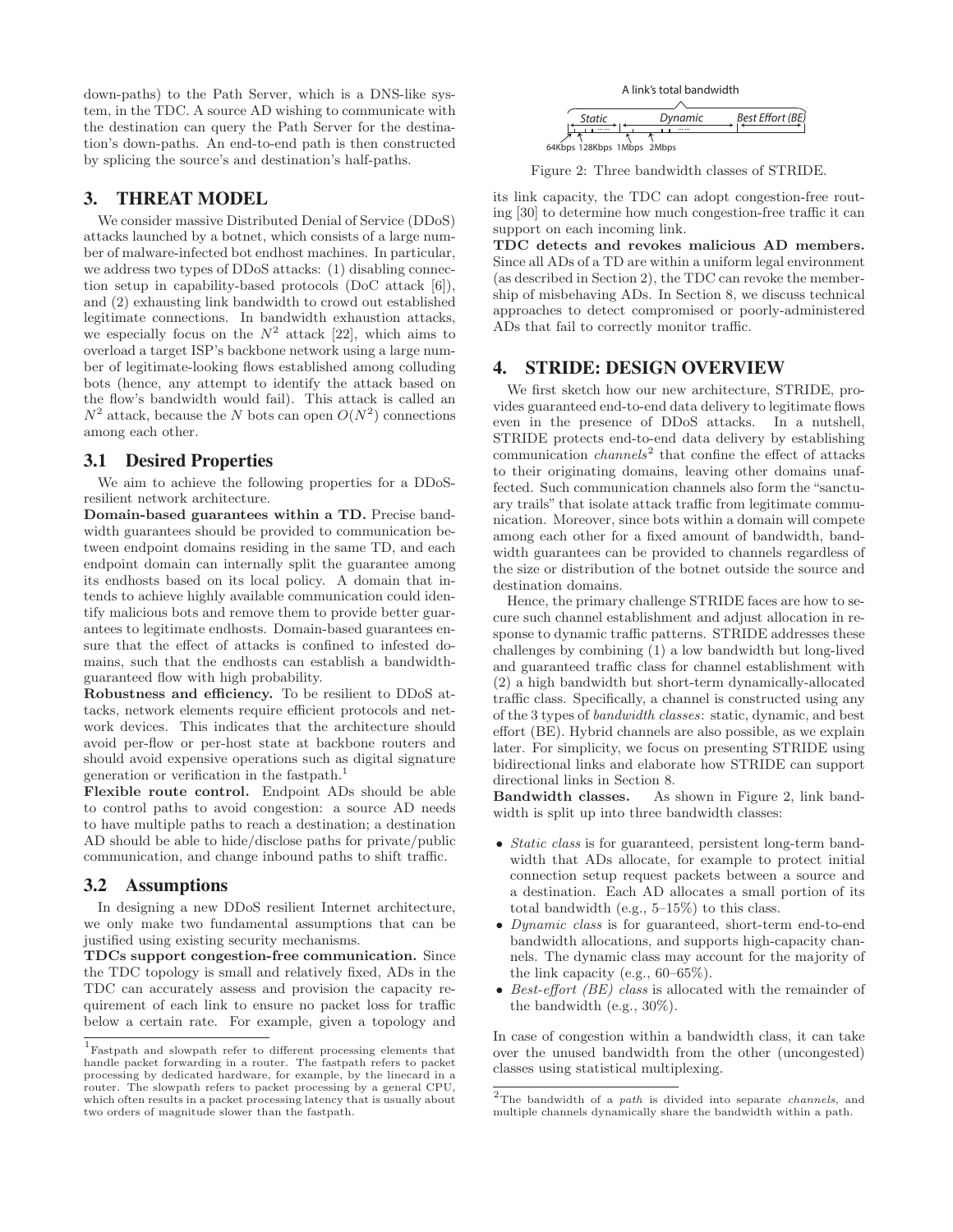Within the static or dynamic bandwidth class, an AD can assign different bandwidth sub-classes (e.g., 500 Kbps, 1 Mbps, etc.) to individual paths/flows based on empirically measured flow size distribution. For example, the fraction of dynamic bandwidth allocated to the 1 Mbps sub-class can be derived based on the fraction of flows with 1 Mbps rate in the current Internet. We provide guidelines on how an AD can divide its total link capacity to the above three classes in Appendix A.

A half-path announced by a PCB is a path on the BE class, offering no guarantees. However, for each upstream AD, an endpoint AD can activate up to k BE half-paths to convert each into a static half-path, offering a guaranteed amount of bandwidth from that AD to the TDC. The parameter  $k$  is determined by contract and is enforced by provider ADs.

Static and BE channels. A communication channel is a conduit to carry traffic from a source to a destination. A single half-path can be used as a channel to reach the TDC, and two half-paths can be combined to form an end-to-end channel between a source and a destination. In this paper, we call the half-path of the source the up-path (as traffic on that channel traverses ADs upwards towards the TDC) and the half-path of the destination the down-path. If two BE half-paths (i.e., half-paths using the BE bandwidth class) are combined, the resulting channel is a BE channel, and similarly, two static half-paths create a static channel. Hybrid channels are also possible, and we will make use of a static up-path that is combined with a BE down-path. Packets flowing through different types of channels have different properties.

Dynamic channel. An endhost can send a request on static, BE, or hybrid channels to reserve a dynamic channel, which provides high bandwidth for a short amount of time (on the order of seconds to enable fast revocation). All ADs, including the destination, need to agree on the amount of bandwidth offered for the dynamic channel. This channel is similar to network capabilities [4, 26] with bandwidth guarantees [29].

One surprising aspect of STRIDE is that only the access routers in the endpoint ADs have to keep per-flow state for flow admission and policing. STRIDE does not require intermediate routers to maintain any per-flow or per-path state in the fastpath for forwarded traffic; only the initial channel establishment requests require slowpath operations for admission control. Performing per-flow management at edge routers is shown to be practical [21], and we can further relax this state requirement using probabilistic detection of the largest flows. With these ingredients, we construct a series of mechanisms that achieve the highly available communication we strive for.

#### **4.1 Static Half-Path Setup**

We now describe how an endpoint AD  $(AD<sub>S</sub>)$  establishes a guaranteed static path (i.e., a path using static bandwidth class) to its TDC.

➀ Bandwidth announcement: The TDC assesses its link capacity and adds information regarding current reservable static bandwidth to periodic PCBs (TDC and PCBs are explained in Section 2). The TDC ensures no congestion on its internal links even if the announced static bandwidth becomes fully reserved. As a PCB travels from the TDC to endpoint ADs, each AD adds information regarding its



Figure 3: Illustration of STRIDE and how bandwidth is split and announced through PCBs.

own bandwidth availability. In particular, an intermediate AD splits the reservable bandwidth and announces the split amount for each of its children for the static path. Figure 3 depicts the bandwidth availability announcement (denoted by the numbers) of PCBs for the static path. This particular diagram shows that  $AD<sub>S</sub>$  has three possible static paths:

 $\bullet$  TDC  $\stackrel{100}{\rightarrow}$  AD<sub>A</sub>  $\stackrel{80}{\rightarrow}$  AD<sub>F</sub>  $\stackrel{40}{\rightarrow}$  AD<sub>S</sub>  $\bullet$  TDC  $\stackrel{100}{\rightarrow}$  AD<sub>B</sub>  $\stackrel{50}{\rightarrow}$  AD<sub>F</sub>  $\stackrel{25}{\rightarrow}$  AD<sub>S</sub>  $\bullet$  TDC  $\stackrel{100}{\rightarrow}$  AD<sub>B</sub>  $\stackrel{50}{\rightarrow}$  AD<sub>E</sub>  $\stackrel{25}{\rightarrow}$  AD<sub>S</sub>

➁ Activation: Recall that each endpoint AD learns a set of BE half-paths to the TDC through PCB propagation. The AD can then activate k BE half-paths per provider AD to static class as follows. Upon receiving a PCB with the bandwidth availability information,  $AD_S$  sends an activation request to the TDC to reserve the static bandwidth as specified in the PCBs. While forwarding this request, all the intermediate ADs temporarily reserve the requested static bandwidth for  $AD<sub>S</sub>$  if they can support the request. For example,  $AD_S$  may request 40 units of the static-class bandwidth through path ➊, 25 units through path ➋, etc.  $\circledR$  Confirmation: The TDC sends a confirmation to  $AD_S$ for the guaranteed static path that  $AD_S$  (and all of its hosts) can use to reach the TDC. The new opaque fields constructed along the confirmation acts as a static path token that enables  $AD<sub>S</sub>$  to communicate with the TDC on the static path. Note that STRIDE allows each endpoint AD to create up to k static half-paths per provider AD, and each endpoint AD has the freedom to keep a subset of static half-paths in private for privileged access, as we will explain in step ➃ below, while registering others at the Path Server for public usage.

## **4.2 Static and BE Channel Setup**

After the half-path setup, each endpoint AD obtains a set of static bandwidth-guaranteed half-paths in addition to a set of BE half-paths provided by the original PCBs. We now describe how two half-paths (i.e., an up-path and a down-path) can be combined to setup an end-to-end channel. Combining static and BE half-paths results in four types of channels (i.e., static, BE, static+BE, or BE+static) with different guarantees, as summarized in Table 1.

 $\circledR$  End-to-end path selection: When source src of  $AD_S$ wants to communicate with destination dst of  $AD<sub>D</sub>$ , src queries the Path Server for the down-paths to reach dst. Src reaches the Path Server in the TDC using a BE or static half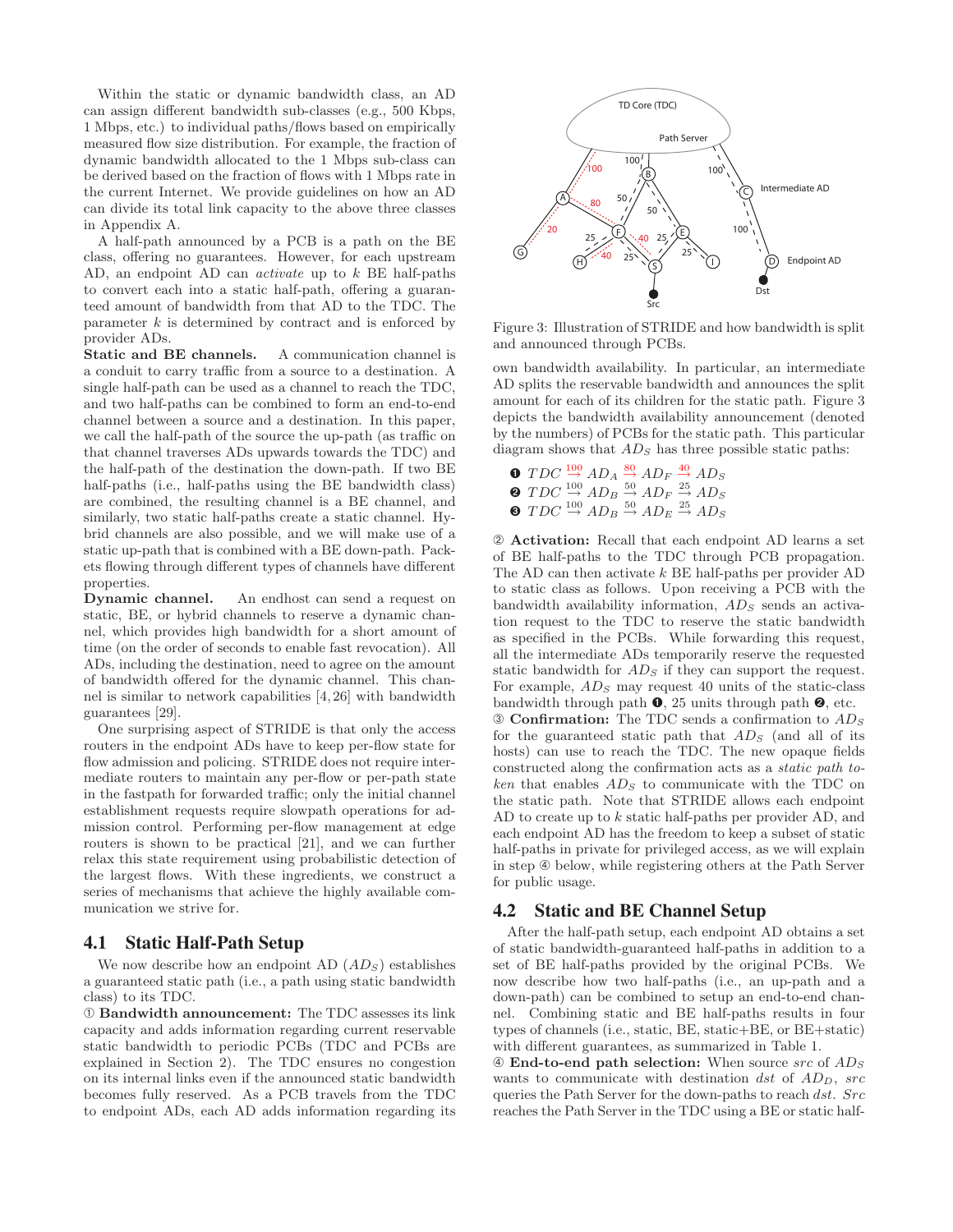path as a communication channel. The Path Server then returns unconcealed static down-paths and/or BE down-paths to src. Alternatively, dst can inform src of a private static path over an Out-Of-Band (OOB) channel. By combining one of its up-paths and one of the down-paths provided by the Path Server, src now establishes an end-to-end channel for sending a dynamic channel setup request.

## **4.3 Dynamic Channel Setup**

➄ Dynamic channel setup request: To acquire guaranteed bandwidth along a dynamic channel, src sends a dynamic channel setup request on this newly-established endto-end (static, BE, or hybrid) channel. While this request travels toward dst, all ADs on the path specify the bandwidth that they can provide for the dynamic channel and forward it toward dst.

In case src sends packets beyond the allocated static bandwidth of the static up-path,  $AD_S$  sets an overuse bit on each extra packet to utilize unused static or BE bandwidth, thereby indicating that the extra packets are beyond permitted allocation for efficient traffic policing.

In case src cannot send the request on the static channel, possibly due to congestion on any of the announced downpaths, STRIDE flexibly allows the endpoint AD to send requests on the BE channel. We discuss several alternatives for channel composition and their priorities in Section 5.3. ➅ Dynamic-class bandwidth allocation: When dst receives src's dynamic channel setup request, dst can deduce sustainable dynamic-class bandwidth for src based on the reported dynamic-class bandwidth availability of all the intermediate ADs (e.g., minimum of the dynamic-class bandwidth allocations of all the intermediate ADs). Then  $dst$ sends this information to  $src$ , during which the *dynamic ca*pability is constructed on the return path. STRIDE provides flexible options for sending the reply. For example,  $dst$  may send the reply through the allocated dynamic channel or through the reverse channel that sent the request.

➆ Guaranteed data transmission: When src receives the reply, it can enjoy sending data traffic using the dedicated dynamic-class bandwidth by embedding the dynamic capability in the data packets. Since this bandwidth is shortlived, src may renew this dynamic-class bandwidth using actual data packets. Similar to step  $\circledcirc$ , src can also send more than permitted dynamic bandwidth allocation, in which case  $AD<sub>S</sub>$  sets the overuse bit for the extra data traffic.

# **5. STRIDE PROTOCOL DESCRIPTION**

In this section, we elaborate on STRIDE's mechanisms.

## **5.1 Static Half-Path Setup**

➀ Bandwidth announcement: Upon receiving a PCB, an intermediate AD  $(AD_i)$  forwards it to the downstream AD  $(AD_{i+1})$  after appending the bandwidth information, which includes: (1) currently reservable static-class bandwidth for  $AD_{i+1}$ , (2) currently underutilized static-class bandwidth that  $AD_{i+1}$  can use, (3) currently available dynamic-class bandwidth, and (4) currently available BE-class bandwidth. This bandwidth information enables downstream ADs and endhosts to deduce congestion status and make informed decisions in selecting paths. When a PCB reaches an endpoint AD, it contains a path from the TDC to the endpoint AD with reservable bandwidth that can be provided once this path is activated (details in step ➁).

On each PCB,  $AD_i$  adds an opaque field  $O_i$ , as described in Eq. (1). The resulting collection of opaque fields in the PCB access the BE channel on the route that the PCB traversed. Note that  $AD_i$  should use different MAC keys to construct opaque fields for different bandwidth classes and expiration time, so that an attacker cannot forge an opaque field for another traffic class or extend the expiration time. For example, the MAC key  $K_i$  can be derived from the master secret key  $\hat{K}_i$ :  $K_i = F_{\hat{K}_i}(BE, timestamp)$ , where  $F(\cdot)$ is a pseudo-random function.

Path diversity vs. quality. The bandwidth announcement mechanism in STRIDE enables an AD to divide bandwidth among its customers. However, bandwidth allocation is still challenging because of the tradeoff between path diversity (i.e., the number of different paths) and path quality (i.e., the allocated bandwidth to each path). An intermediate AD can offer higher path diversity by propagating a PCB to more children (i.e., egress routers). Yet, increasing path diversity reduces the bandwidth that can be allocated to each child AD since the bandwidth contained in a PCB must be split for all children recursively as the PCB propagates to downstream ADs.

To address this issue, STRIDE uses a bandwidth overbooking technique to enhance path diversity and quality simultaneously as follows. An endpoint AD can choose up to  $k$ paths out of all announced paths. This indicates that not all announced paths will be activated. Hence, intermediate ADs can announce greater reservable bandwidth (i.e., overbook) to their downstream ADs than the actual link capacity, and defer the actual bandwidth reservation later during the activation step (➁). However, if intermediate ADs overbook their bandwidth aggressively, path activation could be frequently denied. To address this issue, STRIDE allows each intermediate AD to overbook its bandwidth such that the probability of path-activation failure along its link is below a certain threshold, which we analyze in Appendix B.

From the bandwidth announcement in the latest PCB, an endpoint AD learns the amount of static bandwidth it may reserve on the corresponding route. Note that the actual allocation is not performed until the activation step  $(②)$ , as the reservable bandwidth may be greater than what an intermediate AD can support because of overbooking or stale bandwidth information.

➁ Activation: An endpoint AD requests for a path activation along the reverse path to the TDC. Each request consists of desired (1) expiration time of the path, and (2) amount of static-class bandwidth, which does not exceed the announced reservable bandwidth in the latest PCB. STRIDE considers an activation request as a control message, like PCBs, that is protected from data-plane DDoS attacks. To avoid congestion on the control plane, each AD can rate-limit the activation requests on a per customer basis and advertise the limit with the reservable bandwidth during the announcement.

Upon receiving an activation request, an intermediate AD, which has sufficient unallocated bandwidth (i.e., spare ca- $\chi$  pacity  $>$  desired bandwidth), temporarily allocates the requested bandwidth for this path. Otherwise, the AD sends back an error message. Also, to minimize bandwidth waste, the AD recycles temporarily allocated bandwidth when the activation fails, which is indicated by the lack of a confirmation (step ➂) or an error message, before the arrival of the next PCB.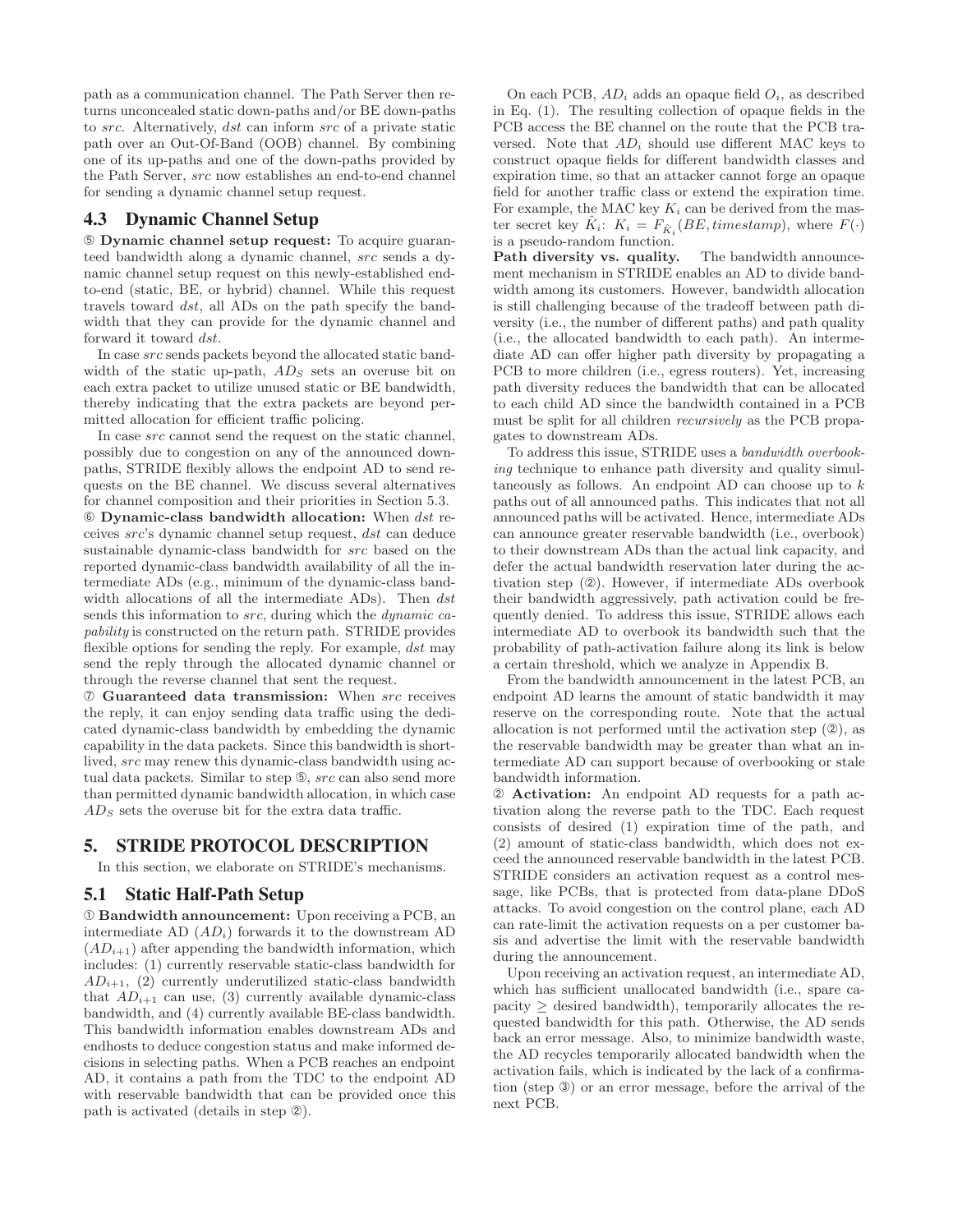For efficient bandwidth management (e.g., allocation and recycling), the expiration time and bandwidth is chosen from a pre-defined finite set of values. For example, the expiration time can be 6, 12, 18, or 24 hours; the sub-class bandwidth assigned to each activation request can be 64 Kbps, 128 Kbps, etc.

Each endpoint  $AD$  is allowed to activate up to  $k$  distinct paths per upstream AD (or provider). This policy is made in accordance with the observation that in the current Internet, large endpoint ADs often subscribe to multiple providers for increased capacity and path diversity. This k-path policy can be enforced either by the providers or the Path Server in the TDC.

➂ Confirmation: The TDC informs the endpoint AD of a successful static path activation by sending a confirmation message along the activated path. The confirmation message contains the expiration time and the allocated bandwidth. The TDC also updates the Path Server to include this activated path. Upon receiving the valid confirmation from the TDC, each intermediate AD on the path converts the temporarily-allocated bandwidth to be long term (until the expiration time).

Before forwarding the confirmation to the next hop, the AD adds a new opaque field using a different MAC key  $K_i$ , derived from the master secret key  $\hat{K}_i$  similarly as before:  $K_i = F_{\hat{K}_i} (static, timestamp, BW)$ , where BW is the amount of bandwidth allocated to the path. After receiving the confirmation, the endpoint AD can forward packets on the static channel of the path by including a static path token, which consists of the new opaque fields, in the header of packets.

#### **5.2 Static and BE Channel Setup**

After the half-path setup, endpoint ADs learn multiple long-term, bandwidth-guaranteed static half-paths (in addition to multiple BE half-paths) to communicate with the TDC.

➃ End-to-end path selection: When an endhost src in  $AD<sub>S</sub>$  attempts to make a connection to another endhost dst in  $AD<sub>D</sub>$ , src contacts  $AD<sub>S</sub>$  for path resolution. In turn,  $AD<sub>S</sub>$  requests the Path Server in the TDC for a list of static paths to dst, and the server returns down-paths. As a result, the  $AD_S$  can select an up-path (from itself to its TDC) and a down-path (from the TDC to  $AD<sub>D</sub>$ ), and splice them to form an end-to-end path.

Path Server availability. A successful DDoS attack against Path Servers would disable end-to-end path establishment in STRIDE. Such an attack can be prevented in two ways: (1) the TDC can detect the origin of attack traffic against Path Servers and throttle their traffic, and (2) the bandwidth-guaranteed static paths can be used to contact a Path Server.

Path selection policy. If  $AD_S$  keeps on selecting paths based on the highest available bandwidth, it may end up selecting a single best path for all the source endhosts (besides src), eventually congesting this path. To resolve this issue, endpoint ADs in STRIDE perform probabilistic path selection as follows: the endpoint AD selects a path with probability proportional to the path bandwidth guarantees. With this policy, the endpoint ADs are more likely to select uncongested paths and reduce the average number of trials. We evaluate a specific instance of this policy in Section 7.

Private paths. We introduce the notion of private paths,

Table 1: Guarantees of dynamic channel setup delay and bandwidth for different types of end-to-end channels.

| $Up-path$ | Down-path        | Delay    | Bandwidth guaranteed? |
|-----------|------------------|----------|-----------------------|
| Static    | Static (private) | Constant |                       |
| Static    | Static (public)  | Linear   |                       |
| Static    | Best-effort      | Linear   |                       |

which endpoint ADs can use to provide guaranteed downpaths to preferred endhosts. In a nutshell, an endpoint AD keeps a subset of half-paths as private and provides them to its destination endhosts such that they can selectively provide them to preferred sources. We define private services to be provided by those servers that can predict future customers (e.g., premium customers on Amazon). A private server providing access to a closed community can provide guaranteed connection setup to community members with private down-paths as follows: a destination can selectively disclose its private down-paths to preferred sources. The private paths can be distributed via OOB channels or by uploading encrypted private paths to a Path Server. As a result, a valued customer of Amazon, for example, can obtain a bandwidth-guaranteed static down-paths for sending dynamic channel setup requests to Amazon.

#### **5.3 Dynamic Channel Setup**

Using a (BE, static, or hybrid) channel, src sends dynamic channel setup requests to establish an end-to-end dynamic channel. With such an end-to-end dynamic channel, STRIDE can provide bandwidth guarantees to short-term, high-bandwidth dynamic flows. Note that  $src$  can send any types of packets on the end-to-end channel, but we focus on the discussion of sending dynamic channel setup requests, as it is a part of our DDoS defense mechanism.

➄ Dynamic-channel setup request: After selecting an end-to-end channel in step  $\Phi$ , a source endhost can send a dynamic channel setup request for guaranteed dynamicbandwidth allocation. Table 1 describes guarantees of dynamic channel setup delay and bandwidth for different types of end-to-end channels.

A request header carries two additional indicators that enable congested intermediate ADs to efficiently control link bandwidth:

- Overuse bit: A source AD sets an overuse bit of a packet on a static up-path in case its endhost is sending packets more than the reserved static-class bandwidth of the uppath.
- Congestion bit: Any AD that experiences link congestion sets a congestion bit in BE packets.

Traffic priority of requests. When an AD receives more packets than what its outgoing links can afford, the AD has to discard some of them while maintaining the staticclass bandwidth guarantee. Based on where the congestion occurs, we discuss different techniques to prioritize packets.

• Host contention at source ADs: Static bandwidth contention may occur on the source AD's outgoing links. Each AD can have a different way to resolve contention. For example, it can adopt a payment-based scheme: each client informs its host AD how much it is willing to pay for using a static up-path, and the endpoint AD can arrange based on some objectives (e.g., maximize the AD's revenue) [23]. For ease of analysis, we consider per-host fair share within an endpoint AD.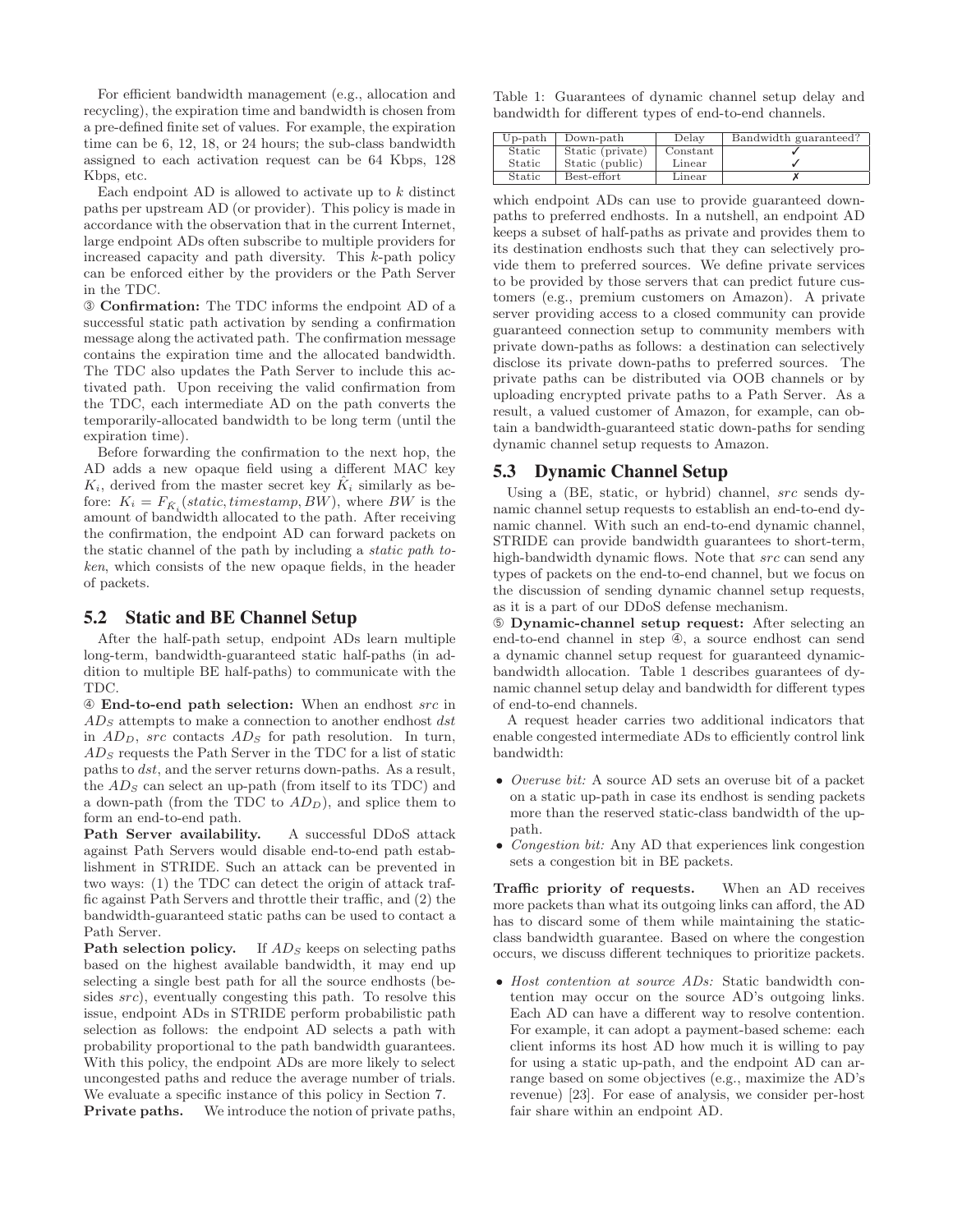Table 2: Traffic priority of dynamic channel setup requests on the down-paths that experience link congestion.

| Priority       | $Up-path$  | Bits set | How requests arrived       |
|----------------|------------|----------|----------------------------|
|                | Static     |          | Within allocated static BW |
| $\overline{2}$ | BE.        |          | On uncongested BE link     |
| 3              | Static     | Overuse  | Beyond allocated static BW |
| $\overline{4}$ | BE.        | Congest  | On congested BE link       |
| 5              | Outside TD |          | From outside TD            |

- Link congestion on up-paths: During link congestion, each source domain obtains a weighted fair share of the available (unallocated, or allocated but unused) static bandwidth. A weighted fair share is proportional to the source domain's static allocation on the congested link. Hence, static packets with the overuse bit would be transmitted on the static channel up to the weighted fair share, and packets beyond the share are converted into BE packets to compete with the standard BE traffic.
- Link congestion on down-paths: STRIDE assigns priority levels to the packets such that low priority packets are dropped first in the case of congestion. Table 2 summarizes the priority levels ordered from the highest to the lowest.

This priority applies to both static and BE classes. If the congestion persists within the first-priority traffic, the congested link assigns to it a weighted fair share of the available static-class bandwidth proportional to each destination domain's static allocation.

Determine reservable dynamic bandwidth. Recall that the dynamic bandwidth class has defined bandwidth sub-classes, such as 512 Kbps, 1 Mbps, 2 Mbps, etc., and each dynamic channel is associated with a given sub-class. Intuitively, to provide precise bandwidth guarantees for established flows, we have to ensure that every STRIDEprotected request packet can be offered sufficient dynamic bandwidth (e.g., at least 512 Kbps). Ideally, we would like to provide guaranteed flow bandwidth to every request packet traversing static channels, as Table 1 shows.

One key challenge here is how to flexibly determine the amount of reservable dynamic bandwidth for such requests. To address this challenge, STRIDE limits the rate of the dynamic channel setup requests (thus the dynamic allocation) within the static class to be proportional to the static allocation. For example, if each dynamic channel is guaranteed 10 units per second and expires in 2 seconds, and the rate limit is 3 requests per second, then the dynamic-class link bandwidth should be greater than 10·2·3 units per second to accommodate the worst case where all requests arrive using the static class.

The AD assigns the smallest sub-class to the initial request and flexibly upgrades to a higher sub-class for the subsequent requests for the allocation renewal if the link is not congested. In the case of link congestion on the up-path (down-path), each source (destination) domain obtains a weighted fair share of the available dynamic-class bandwidth that is proportional to the source's (destination's) static allocation on the congested link.

Each AD on the path (including the destination AD) either approves the requested dynamic bandwidth, or indicates the maximum available bandwidth (which is at most the available bandwidth indicated by the previous AD).

➅ Dynamic-class bandwidth allocation: Through a dynamic-channel setup request, a destination endhost can discover the bottleneck link(s) and the available dynamicclass bandwidth along the path. The destination constructs a reply packet, which carries (1) reserved dynamic-class bandwidth of this flow, (2) opaque fields (which include a  $dynamic flow capability)$ , and  $(3)$  expiration time which indicates the lifetime of the guaranteed dynamic bandwidth. The destination also indicates which AD-to-AD link(s) is the bottleneck for determining the bandwidth reservation.

As the packet travels back to the source, ADs update their dynamic bandwidth allocation and opaque fields to accurately reflect the available bandwidth and reduce the potential waste of bandwidth. If the allocated end-to-end dynamic bandwidth does not meet the source's need (e.g., determined by an application service), the source may select an alternative path. Furthermore, the source can make an informed decision to avoid the bottleneck link when selecting an alternative path.

Capability update. A source can renew the short-term dynamic capability while communicating with the destination as follows: the sender sets a renewal bit in the header of the capability-protected dynamic-class packets. If the destination renews, the source AD invalidates the old dynamic capability (e.g., by keeping track of the latest capability for each flow and rejecting packets carrying old capabilities) to prevent misuse.

➆ Guaranteed data transmission: Upon receiving a dynamic capability (step  $\circledcirc$ ), src can use the end-to-end dynamic channel for guaranteed data transmission. Src can also flexibly choose other types of end-to-end channels for different guarantees.

Regulation. For per-flow bandwidth guarantees, endpoint ADs monitor per-flow data usage and regulate potential violation. For example, every endpoint AD ensures that the overuse bit is set in data packets whose flow rate exceeds the allocated value. ADs are responsible to drop some of the data packets with the overuse bit to resolve link congestion. For example, similar to the static channel regulation, the AD can drop packets that are beyond the weighted fair share of the source or the destination. In addition, intermediate ADs and the TDC can perform both real-time probabilistic monitoring and offline traffic analysis to identify misbehaving endpoint ADs that fail to regulate their clients. TDCs and ADs also monitor per-TD bandwidth usage of dynamic-class traffic at each interface at the TD boundary to isolate attack traffic from other TDs.

## **6. BANDWIDTH GUARANTEE ANALYSIS**

We first show that STRIDE achieves domain-based guarantees for communication between the source  $(AD<sub>src</sub>)$  and the destination  $(AD_{dst})$  domains within a TD; specifically, we analyze what domain-based guarantees  $AD_{src}$  can obtain using different types of channels. We then discuss how an endpoint AD can divide such domain-based guarantees among its endhosts.

In Theorem 1, we show that by leveraging private down-paths,  $AD_{src}$  and  $AD_{dst}$  can establish bandwidthguaranteed static channels for congestion-free communication. Let  $u_i$  and  $d_i$  be  $AD_i$ 's total static up-path and downpath bandwidth allocations, respectively, where  $1 \leq i \leq m$ and m is the number of ADs. Since each AD is expected to assess its bandwidth requirement of static half-paths based on its contractual agreements with human subscribers,  $u_i$ and  $d_i$  are constant irrespective of the number of ADs or the power of the botnet (which consists of compromised endhost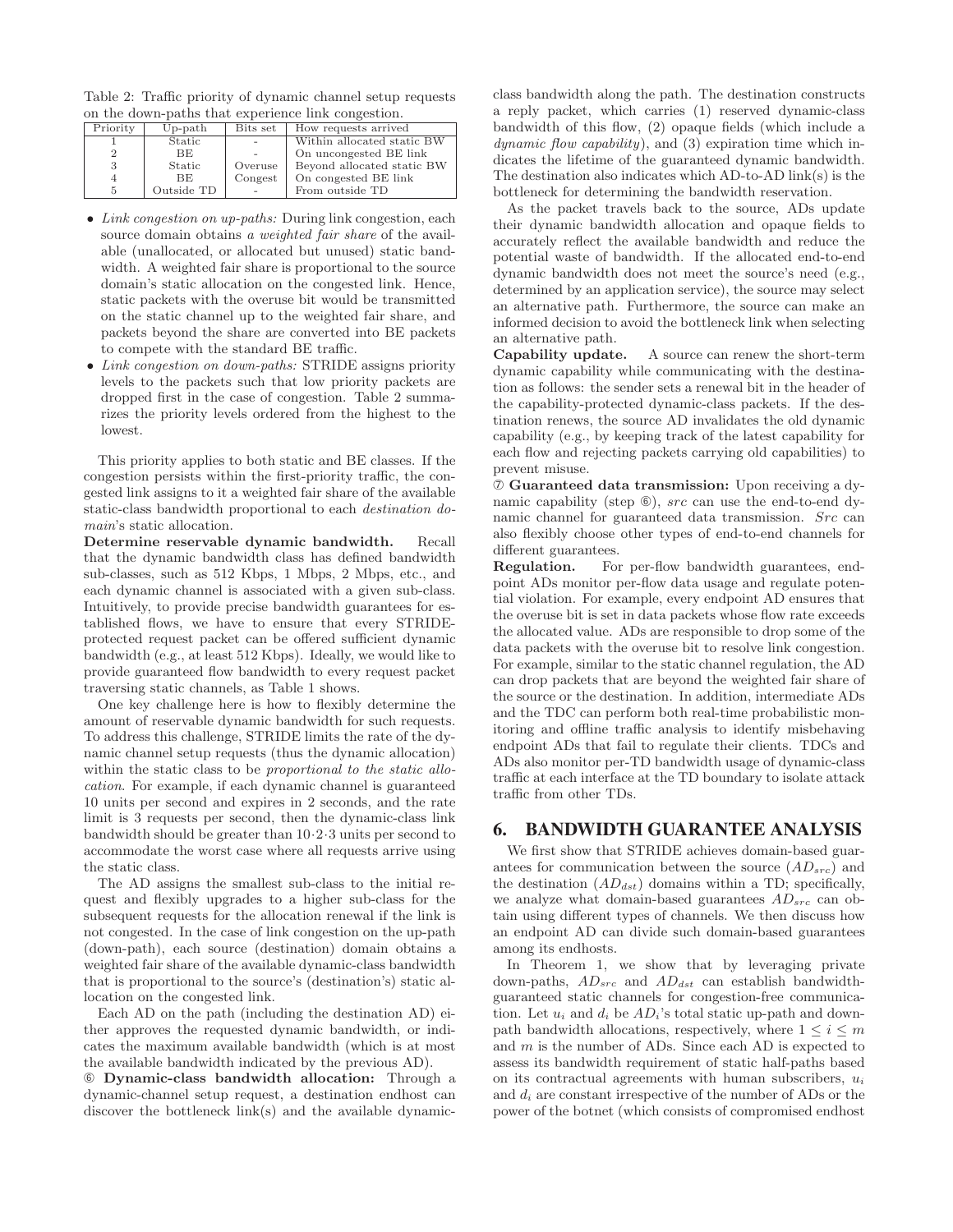machines). We denote  $d^p(i, j)$  to be the total bandwidth of  $AD_i$ 's private down-paths known only to  $AD_i$ .

THEOREM 1. For private communication (using private static down-paths),  $AD_{src}$  can successfully send packets to  $AD_{dst}$  at rate  $r^p = \min\{u_{src}, d^p(src, dst)\}\$  without experiencing congestion on any intermediate links.

Proof sketch: The first domain-based guarantee is straightforward. Since TDC is congestion-free (as described in Section 3.2),  $AD_{src}$  can establish end-to-end congestionfree channels by splicing its static up-paths and  $AD_{dst}$ 's private static down-paths. The sending rate of the resulting channels is dominated by the bottleneck bandwidth, which is the minimum of  $u_{src}$  and  $d^p(src, dst)$ . Both  $u_{src}$  and  $d^p(src,dst)$  are independent of the botnet and other ADs' allocations.  $\square$ 

Note that  $r^p$  is a lower-bound guarantee of the sending rate, and the congestion-free property ensures that packets, such as connection setup requests, can be delivered at the first trial.

In Theorem 2, we show that  $AD_{src}$  can obtain a weaker guarantee (which depends on the static allocations of other ADs) when using public static down-paths. Let  $U =$  $\sum_{i=1}^{m} u_i$ , and  $U(i)$  be the total static up-path bandwidth activated by ADs that desire to communicate with  $AD_i$ . Let  $b_{dst}$  be the minimum cut of  $AD_{dst}$ 's BE-class bandwidth on the down-paths.

THEOREM 2. For public communication (using unconcealed static down-paths),  $AD_{src}$  can successfully send packets to  $AD_{dst}$  at an average rate  $r = u_{src}(\frac{d_{dst}}{U(dst)} + \frac{b_{dst}}{U}).$ Proof sketch: Sources that desire to communicate with  $AD_{dst}$  compete for the limited bandwidth of static downpaths,  $d_{dst}$ . Sources do not need to compete with packets to other destinations on congested links because STRIDE performs weighted fair sharing on the static down-paths. To obtain the highest traffic priority and increase the chance of successful delivery, each source sends packets with no overuse bit on its static up-paths at full speed, resulting in  $U(dst)$ -amount of high-priority traffic to  $AD_{dst}$ . Hence,  $AD_{src}$  with  $u_{src}$  static allocation can send packets through static down-paths at rate  $\frac{u_{src} \cdot d_{dst}}{U(dst)}$  (e.g., bit/s) on average. A similar result can be shown for the case where sources compete for the BE bandwidth on the congested links  $(b_{dst})$ . Since the BE class is shared, in the worst case  $AD_{src}$  has to compete with traffic between all ADs in the TD, resulting in a sending rate  $\frac{u_{src} \cdot b_{dst}}{U}$ . Hence, the average waiting time before successfully delivering a packet of size  $w$  is  $\frac{w}{r}$ . The waiting time for using the static channel and the static+BE channel is linear to  $U(dst)$  and U, respectively.  $\square$ 

Theorem 3 shows that  $AD_{src}$  can obtain a lower-bound guarantee on the dynamic allocations to  $AD_{dst}$ . Let  $\gamma$  be the ratio of the dynamic-class bandwidth to the static-class bandwidth, and we assume  $\gamma$  is the same for every link for ease of description.  $\Delta(i, j)$  is the guaranteed dynamic-class bandwidth that  $AD_i$  would like to allocate for communication with  $AD_i$ .

Theorem 3. For dynamic channels, STRIDE guarantees min $\{\Delta(src,dst), \Delta(dst, src)\}\$ amount of dynamic-class bandwidth for the flow aggregate between  $AD_{src}$  and  $AD_{dst}$ , where  $\sum_{i=1}^{m} \Delta(src, i) \leq \gamma \cdot u_{src}$  and  $\sum_{i=1}^{m} \Delta(dst, i) \leq \gamma \cdot d_{dst}$ . Proof sketch: Because STRIDE performs weighted fair sharing within the dynamic class based on the static allocation, the flow aggregates from  $AD_{src}$  and to  $AD_{dst}$  are guaranteed to have  $\gamma \cdot u_{src}$  and  $\gamma \cdot d_{dst}$  bandwidth, respectively. Endpoint ADs can then freely divide the guaranteed bandwidth to flow aggregates going to/from different ADs.  $\Box$ 

Splitting guaranteed bandwidth. Each endpoint AD decides how to divide its bandwidth guarantees among its endhosts based on its local policy. For example, a simple policy would be to split the static allocation based on perhost fair share. Suppose the sender and the receiver obtain a fair share  $u'_{src}$  and  $d'_{dst}$ , respectively, from their local domains. Similar to Theorems 1–3, we can show guarantees for the sender and receiver by replacing  $u_{src}$  with  $u'_{src}$  and  $d_{dst}$ with  $d'_{dst}$  in the proofs above. Moreover, because the number of dynamic channel setup requests within the static class is small and bounded, STRIDE can provide guaranteed high bandwidth to flows established through static channels. An interesting observation is that since compromised endhosts send traffic all the time whereas uncompromised endhosts do not, the available bandwidth is much higher than the fair share if the domain contains fewer bots.

**Resilience against DoC and**  $N^2$  **Attacks.** Theorems 1 and 2 imply that a DoC attacker (1) cannot crowd out a capability request if the request is placed along a static channel with a private path, and (2) can delay a capability request at most by time linear to the static allocation of other domains if the request uses a public path. These bounds are independent of the size or distribution of the botnet. Theorem 3 implies that STRIDE can defend against the  $N^2$  attack as the guaranteed flow bandwidth between the source and destination ADs is unaffected by bots outside those ADs.

## **7. EVALUATION**

In this section, we evaluate STRIDE with respect to its effectiveness against DDoS attacks. We show the effectiveness of end-to-end bandwidth guarantees under large-scale attack scenarios. We also test the packet forwarding performance of STRIDE via real-field implementation.

Simulation setup. For realistic simulation, we use a CAIDA AS-relationship dataset to construct a TD; a tier-1 AD connecting to 2164 endpoint ADs is chosen as the TDC. Although the AS-relationship dataset does not include all interface-level paths, our analysis of the dataset reveals that AD-level path diversity is high enough to support STRIDE's path control and hence to evaluate STRIDE's path construction. Specifically, the endpoint ADs in the dataset have more than 40 different paths to the TDC on average. If interfacelevel paths are constructed, path diversity at endpoint ADs would become much higher since the number of paths grows exponentially as PCBs propagate downstream.

Bandwidth allocation. During PCB propagation, each AD allocates bandwidth to each child AD proportional to the child size. We assume that the size of an AD is proportional to its degree.

## **7.1 Resilience against DoC Attacks**

We evaluate the resilience of STRIDE against DoC attacks, under the following simulation scenario. We randomly label one hundred ADs as clean (i.e., ADs containing no bots) and configure them to send traffic to a destination AD using 10 different down-paths (i.e.,  $k=10$ ), with a send rate equal to one tenth of the down-path capacity. Hence, in the absence of attacks, all down-paths are fully (but not overly) utilized. Then, we randomly label ADs as contam-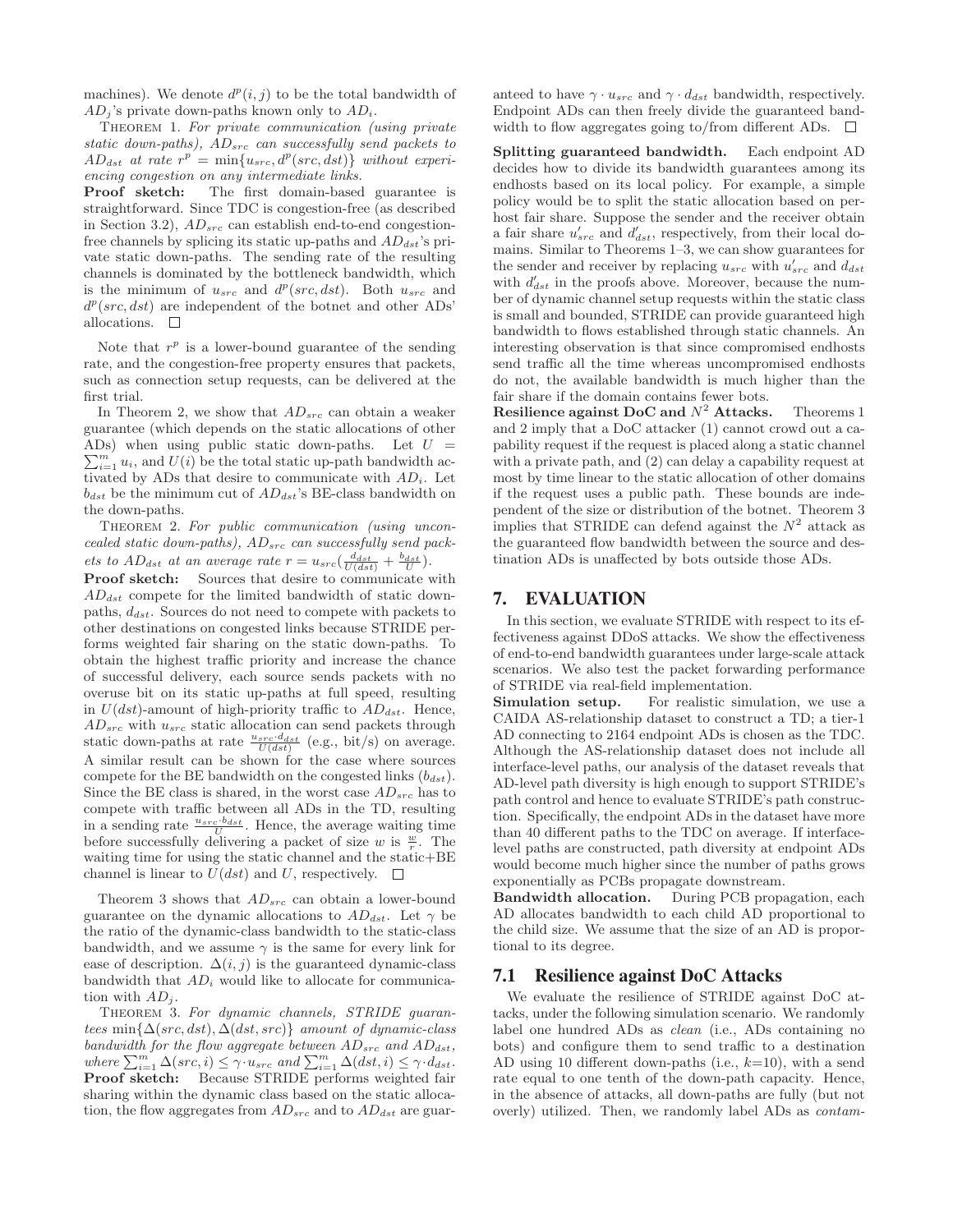

Figure 4: The admission ratio of legitimate packets for the number of contaminated ADs.

inated (ADs containing bots) and set their send rate equal to that of a clean AD so as to make individual contaminated ADs indistinguishable from clean ones. The number of contaminated ADs is increased from 0 to 300.

We evaluate the effectiveness of STRIDE against the above attacks in the following two scenarios.

- 1. Public Paths: All clean and contaminated ADs use the  $k$  activated down-paths to setup capabilities with the destination AD.
- 2. Public and Private Paths: Half of the clean ADs use a private down-path that was provided to the source ADs via a secret out-of-band channel. Meanwhile, the remaining half of the clean ADs and contaminated ADs use the public paths as before.

As an evaluation metric, we use the admission ratio, which is defined as the percentage of the legitimate packets (i.e., packets from the clean domains) that successfully traverse the bottleneck link/path.

Figure 4 shows that when all source ADs use the public paths ("All"), the admission ratio of the legitimate packets decreases as more contaminated ADs are added since the per-AD bandwidth decreases. When half of the clean ADs acquire a private path from the destination ("Private"), their packets are unaffected by the attack as the 100% admission ratio shows; and the packets of the remaining half of the clean ADs ("Public") obtained higher admission ratio along the public paths because the use of the private path reduced bandwidth contention along the public paths. This result illustrates how destination ADs can protect their valued customers' traffic from DDoS attacks in STRIDE.

While STRIDE enables private parties to use private paths to avoid congested static paths, it also protects clean ADs' traffic from large-scale DDoS attacks via packet prioritization: i.e., capability requests made through the static up-paths would have a higher priority than others through the best-effort up-paths. To examine this, we use the following simulation scenario: the attack strength is increased (by adding more attack sources within contaminated ADs) up to 10 times the bandwidth of the static up-paths; source ADs put the high priority marking on their outbound packets such that the bandwidth of high priority packets would not exceed that of the static up-paths (e.g., if the attack strength grows 10 times, 90% of attack packets would have a low priority marking). Legitimate source endhosts, on identifying congestion on static down-paths, use the best-effort down-paths; and attack source endhosts use the same path selection strategy as that of the legitimate sources to maximize their effects. The above attack scenario is the strongest attack scenario we consider for the given number of legitimate and attack sources since all packets from the 100 clean and 300 contaminated ADs compete for the bandwidth of public paths.



Figure 5: Effects of attack strength.

Figure 5 shows that even if the attack strength grows, the effects on legitimate traffic are marginal: attack sources, regardless of their strength, can only consume bandwidth proportional to their fair share both on the static and the best-effort channels. Meanwhile, 25% of legitimate packets sent through the static down-paths reach their destination without loss, and the other legitimate packets (i.e., 75% of them) sent through the best-effort channel reach the destination with a ratio close to 66.7%. Overall, 75% of the legitimate requests overcome the massive DDoS attack whose total send rate is 30 times higher than that of the legitimate sources, even if routers cannot distinguish between legitimate and attack packets. The figure also shows that without packet prioritization, the admission ratio of legitimate packets decreases as attack strength grows. This result shows the effectiveness of using static up-path and packet prioritization in STRIDE.

## **7.2 Flow Bandwidth Guarantees**

STRIDE's bandwidth guarantees effectively isolate the bandwidth of attack traffic from that of legitimate traffic. As a consequence, in STRIDE, the effects of attacks are confined within the paths they follow regardless of whether attack sources flood a single path (or a link) or multiple paths simultaneously. We show this bandwidth isolation via large-scale simulations. For realistic simulations, we construct simulation topologies using a CAIDA SkitterMap [2], attach 10,000 legitimate sources to 200 ADs proportional to the AD size, and attach attack sources (hosts) to 100 ADs. Paths are probabilistically sampled from the SkitterMap to satisfy both the number of sources and the number of ADs. Legitimate sources control their packet sending rate based on the TCP congestion control mechanism, while attack sources send constant, high-rate traffic to flood a target link. We increase the attack size from 10K to 100K to compare STRIDE's bandwidth guarantees with those of a per-flow fair-sharing based mechanism. We consider a baseline case, labeled as "No Defense", where packets are randomly dropped during congestion.

Figure 6 shows the bandwidth used by the legitimate flows that originate from clean ADs. Under "No Defense", the legitimate flows obtain almost no bandwidth. DDoS attacks. When per-flow fair-sharing bandwidth control is em-



Figure 6: The effects of attack size.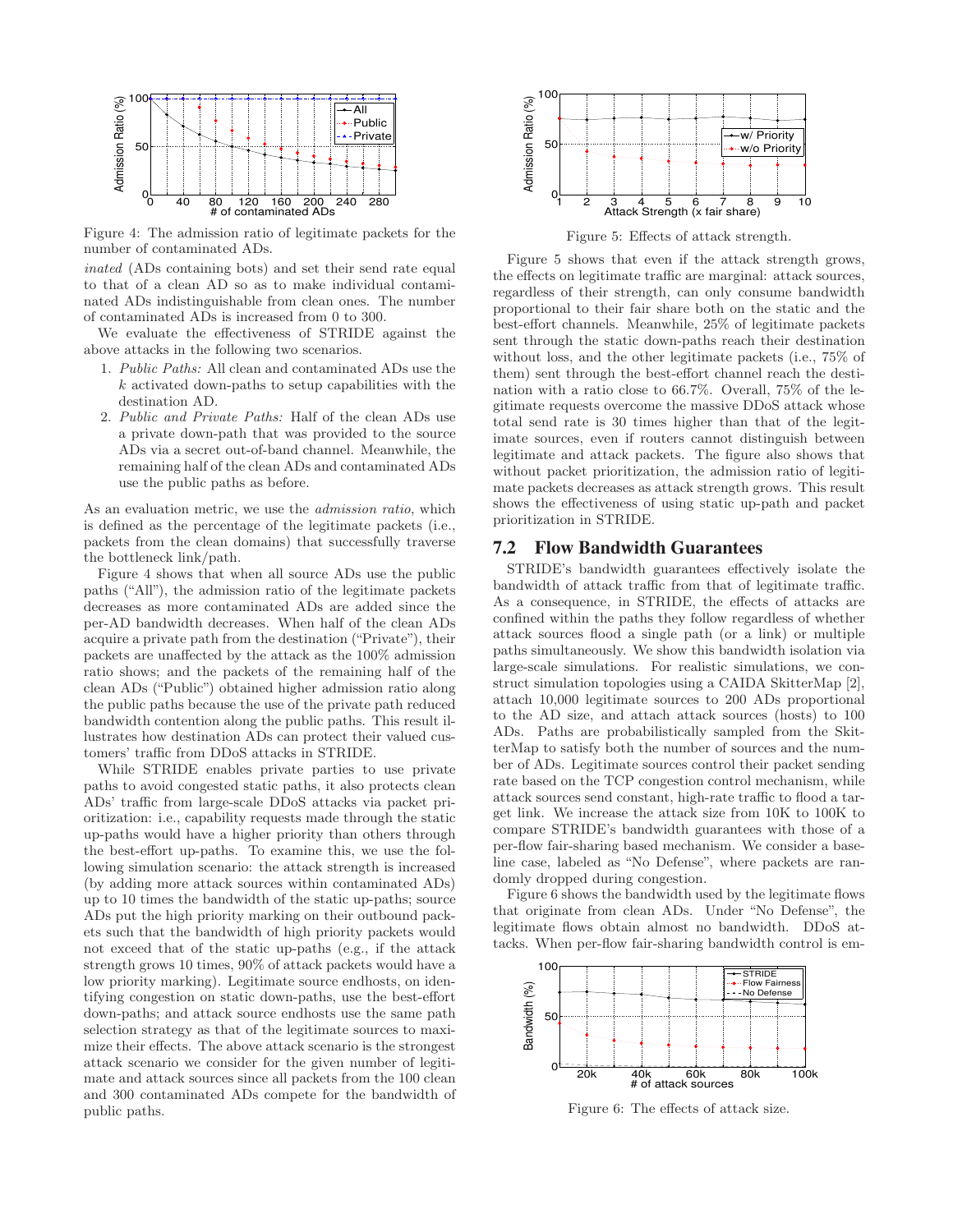

Figure 7: The effects of attack dispersion.

ployed, attack flows cannot completely exhaust the target's link bandwidth, yet the attack effects grow linearly with the attack size.

STRIDE provides consistent bandwidth guarantees to legitimate traffic under different attack sizes, which proves the effectiveness of path bandwidth isolation. The bandwidth of legitimate flows decreases slightly as the attack size grows, because (1) the extra bandwidth that is not fully used by some paths (due to the TCP congestion control) is shared by other flows, and (2) as the number of contaminated ADs increases, the number of clean ADs decreases (as the total number of ADs is fixed).

Next, we increase the number of contaminated ADs by 10 up to 200 ADs. As one can imagine, the bandwidth of legitimate flows decreases as Figure 7 shows. However, the effects of attack dispersion are marginal (i.e., proportional to the number of attack ADs) because the dynamic channel bandwidth is proportional to the static channel bandwidth and the static channel bandwidth that can be used by attack traffic is limited by the number of attack ADs in STRIDE.

#### **7.3 Throughput**

STRIDE introduces additional computational work for capability (or opaque field) verification. To gauge the computational overhead, we measure the throughput of a STRIDE router for various packet sizes and compare the result with that of the default IPv4 forwarding. We implement a STRIDE router as a user-space process using the Click Modular Router [10]. The capability generation and verification are implemented as CBC-MAC with AES-ni. We perform the measurement with a simple topology where a source and a destination are directly attached to a STRIDE router. NetPerf [3] is used for throughput measurement.

As described earlier, STRIDE forwards packets based on the interface identifier in the packet header; hence, unlike in today's routers, no overhead will be incurred for FIB (forwarding table) lookup. Meanwhile, the IPv4 forwarding in our experiments would produce the highest throughput that it can achieve since the FIB has only one entry in our network configuration.

Figure 8 shows that for small packets, both IPv4 and STRIDE routers under-utilize the link bandwidth while the IPv4 packet forwarding outperforms that of STRIDE; for



Figure 8: Throughput vs. packet size.

large packets, they both utilize more than 90% of the link bandwidth. In practice, the packet overhead becomes negligible since as small packets account for less than 10% of bandwidth and most of remaining packets are full sized [2].

# **8. DISCUSSION**

Inter-TD traffic guarantees. While STRIDE provides domain-based guarantees for communication within a TD, many of the properties also translate for communication between TDs. For example, static channels on the up-paths still guarantee low-capacity throughput. Only BE channels are getting lower guarantees, as there is no explicit indication that the receiver desires the communication. Thus, establishing a connection to a public service that is under attack will be challenging for an external host. However, as soon as the service receives one initial packet and desires to serve that client, it can set up a dynamic channel with the same protected bandwidth guarantees within each TD assuming no congestion on high-capacity links between TDs. Malicious ADs inside TD. ADs within a TD may get compromised, failing to regulate traffic. Although this is unlikely in well-administered ADs, attackers can nevertheless exploit software vulnerabilities in routers or administrative workstations. STRIDE can identify malicious ADs using neighborhood monitoring and existing fault detection protocols [32]. For example, if any AD sends more traffic than their allocated share, the AD must be malicious or misconfigured and the neighboring AD can block the offending traffic. As a technical defense, once the malicious AD is detected, hosts can avoid the malicious AD by selecting paths that avoid traversing that AD. Most importantly, since all ADs of a TD are within a uniform legal environment, the TDC can revoke the membership of misbehaving ADs.

Directional paths and asymmetric bandwidth requirements. In practice, network links may be directional or asymmetric with different bandwidths in the two directions. STRIDE can flexibly accommodate asymmetric paths with minimal modifications as follows. To request a packet on a directional path, the source puts in the header both the forward and backward paths. For example, dynamic flow capabilities can be requested on both the forward and return paths, and sent back to the other party through sufficient space allocated in the packet header. Bandwidth requests may be asymmetric, as in downloads the client-toserver bandwidth is one to two orders of magnitude smaller (acknowledgment packets are smaller than data packets). In this case, STRIDE supports asymmetric bandwidth allocations, where a uni-directional path token or flow capability is requested with different amounts of bandwidth depending on the direction.

## **9. RELATED WORK**

Network-layer DDoS defense mechanisms can be largely classified into two categories: router-level bandwidth control and architectural extensions. One can generally combine approaches in these two categories for stronger properties.

Router-level bandwidth control. Typical router-level approaches to DDoS defense aim to filter or limit identified attack flows.

Filtering: Filtering approaches [5, 13] install filters against attack sources near their origins (i.e., source ADs) to prevent collateral damage of attack traffic. This would es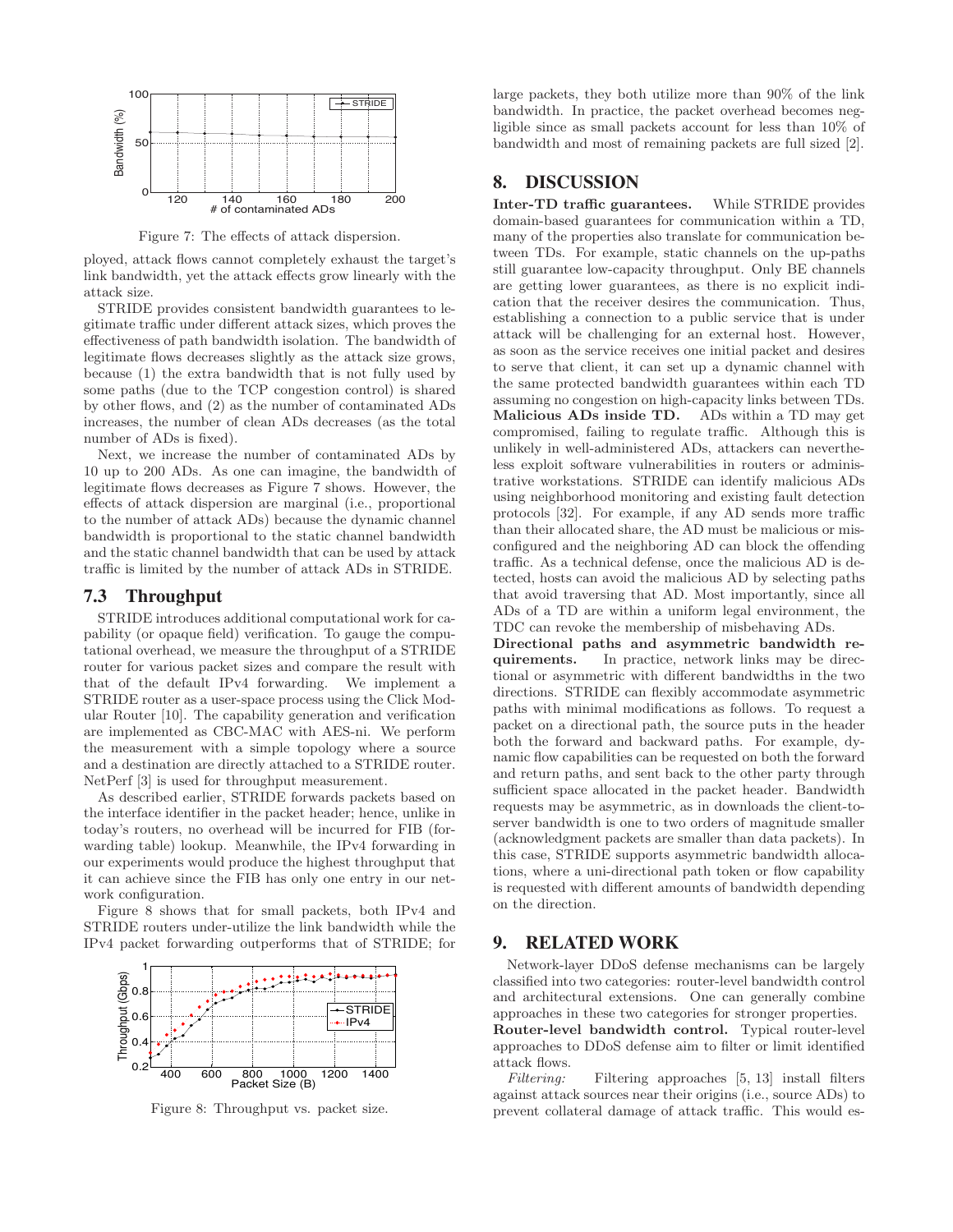sentially require trust establishment between ADs and rely on source ADs' cooperation that would incur substantial overhead for managing flow state and packet inspection. In contrast, STRIDE facilitates natural trust relationships between ADs within the same trust domain. Network-layer capability schemes [26, 29] enable routers to perform stateless filtering without needing any trust on other routers, but are vulnerable to the DoC attack [6]. Though Portcullis [19] addresses the DoC attack, it requires high computational overhead even on benign source hosts.

Bandwidth throttling: Many bandwidth control mechanisms (especially the fair queueing mechanisms) proposed to date can be used to prevent some (malicious) flows from exhausting the network bandwidth [14, 15, 18, 21, 25]. However, per-flow or per-sender fair sharing does not provide any guarantees by design as the fair bandwidth becomes too low as more entities (e.g., flows) compete for a limited resource. Moreover, existing mechanisms require source authentication, which is difficult to provide efficiently.

Bandwidth guarantees: Existing approaches [7, 8] aiming to provide bandwidth guarantees to flows fail in cases where all available bandwidth is exhausted. FLoc [12] differentiates legitimate flows from attack flows to provide differential bandwidth guarantees. Low-rate attack flows, however, can often not be precisely distinguished from legitimate flows, thereby the lower bound of bandwidth may not be observed. Architectural support. SCION inherently provides a default level of protection against DDoS attacks. For example, SCION's periodic topology discovery and resulting pathdiversity by default enable agile path adjustment to avoid attacked areas. However, SCION itself does not provide any DDoS defense guarantee. Several other next-generation Internet architectures [17, 20, 27], instead of providing intrinsic DDoS resilience, aim to provide routing flexibility, path diversity [27], expressive routing policies [17, 20], etc. A line of multi-path routing protocols have also been proposed [9,11,16,24,28] to provide path diversity to the source nodes. Although the source nodes can utilize the path diversity to circumvent victim links/routers under a DDoS attack, the destinations are still left with little inbound traffic control. Furthermore, these protocols are built on top of the current Internet, thus still suffering from the underlying weaknesses of today's Internet. For example, local identification of attack sources can be imprecise or impossible to counter large-scale botnet attacks that do not directly target a specific service or endpoint.

## **10. CONCLUSION**

A core goal of the STRIDE architecture is to achieve intrinsic DDoS defense with relatively simple routers. In particular, we avoid per-flow state in the fastpath, asymmetric cryptographic operations, reliance on untrustworthy domains, and key establishment across ADs. Even with our relatively simple operations, we can achieve protection against DDoS from large botnets. Reflecting on the STRIDE architecture, we observe that measured trust in ADs located within the same legal environment providing viable prosecution helps to simplify the architecture and results in higher efficiency, meanwhile the untrustworthy ADs outside the trust domain cannot inflict damage against local withintrust-domain communication. We anticipate that STRIDE provides a useful point in the design space to study holistic network architectures with strong DDoS defense properties.

## **11. ACKNOWLEDGMENTS**

This research was supported by CyLab at Carnegie Mellon, and by support from NSF under awards CCF-0424422 and CNS-1040801. The views and conclusions contained here are those of the authors and should not be interpreted as necessarily representing the official policies or endorsements, either expressed or implied, of CMU, NSF or the U.S. Government or any of its agencies.

## **12. REFERENCES**

- [1] Arbor networks: Infrastructure security survey. http: //www.arbornetworks.com/sp\_security\_report.php.
- [2] CAIDA: The cooperative association for internet data analysis. http://www.caida.org/.
- [3] Netperf benchmark. http://www.netperf.org/netperf/.
- [4] T. Anderson, T. Roscoe, and D. Wetherall. Preventing Internet denial-of-service with capabilities. In Proceedings of ACM HotNets, 2003.
- [5] K. Argyraki and D. R. Cheriton. Active internet traffic filtering: real-time response to denial-of-service attacks. In Proceedings of the ATEC, 2005.
- [6] K. Argyraki and D. R. Cheriton. Network capabilities: The good, the bad and the ugly. In Proceedings of ACM HotNets, 2005.
- [7] F. Bonomi and K. Fendick. The Rate-Based Flow Control Framework for the Available Bit Rate ATM Service. In IEEE Network Magazine, vol. 9, no. 2, 1995.
- [8] R. Braden, L. Zhang, S. Berson, S. Herzog, and S. Jamin. Resource ReSerVation Protocol (RSVP) – Version 1 Functional Specification. RFC 2205 (Proposed Standard), Sept. 1997. Updated by RFCs 2750, 3936.
- [9] P. B. Godfrey, I. Ganichev, S. Shenker, and I. Stoica. Pathlet routing. In Proceedings of ACM SIGCOMM, 2009.
- [10] E. Kohler, R. Morris, B. Chen, J. Jannotti, and M. F. Kaashoek. The Click modular router. ACM Transactions on Computer Systems, August 2000.
- [11] N. Kushman, S. Kandula, D. Katabi, and B. M. Maggs. R-BGP: Staying Connected In a Connected World. In Proceedings of USENIX NSDI, 2007.
- [12] S. B. Lee and V. Gligor. FLoc: Dependable link access for legitimate traffic in flooding attacks. In Proceedings of IEEE ICDCS, 2010.
- [13] X. Liu, X. Yang, and Y. Lu. To filter or to authorize: network-layer dos defense against multimillion-node botnets. In Proceedings of ACM SIGCOMM, 2008.
- [14] X. Liu, X. Yang, and Y. Xia. NetFence: Preventing Internet Denial of Service from Inside Out. In Proceedings of ACM SIGCOMM, 2010.
- [15] R. Mahajan, S. M. Bellovin, S. Floyd, J. Ioannidis, V. Paxson, and S. Shenker. Controlling high bandwidth aggregates in the network. Comput. Commun. Rev., 2002.
- [16] M. Motiwala, M. Elmore, N. Feamster, and S. Vempala. Path splicing. In Proceedings of ACM SIGCOMM, 2008.
- [17] J. Naous, M. Walfish, A. Nicolosi, D. Mazieres, M. Miller, and A. Seehra. Verifying and enforcing